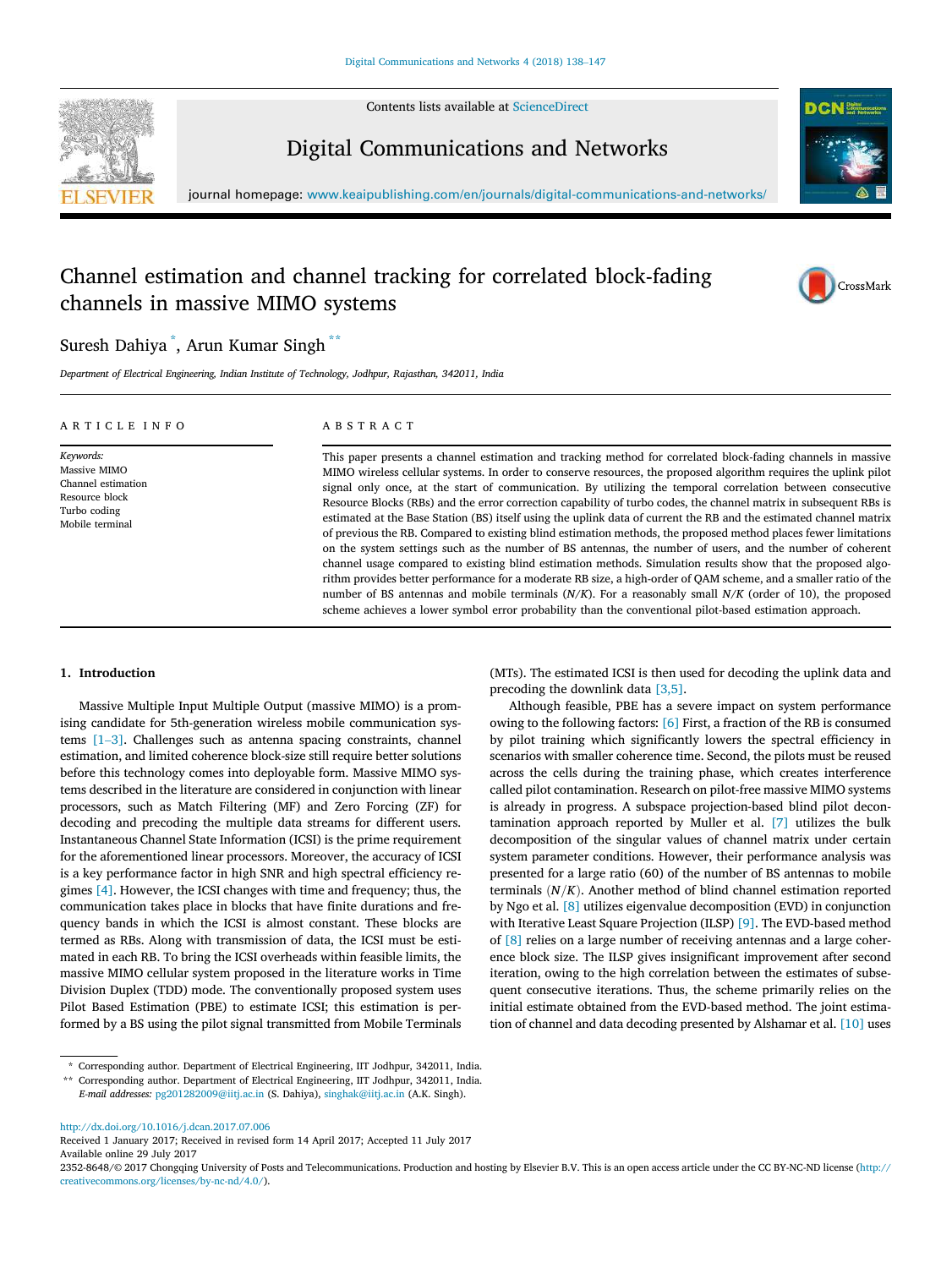an algorithm of non-exponential complexity in coherence time. The reduction in complexity as compared to exhaustive search is significant. However, owing to high complexity, the scheme presented in Ref. [10] is useful in scenarios with a small RB size  $(T)$  and a large  $N/K$  ratio.

There are a few issues with the aforementioned blind channel estimation methods. They rely on asymptotic settings either in the number of BS antennas (*N*) or in the number of symbols in RB (*T*), or both. The method described in [8] has a critical requirement, i.e., distinct mapping of MTs with the eigenvalues of the estimated channel-covariance-matrix used in their algorithm. The suggested solution is to use path loss values of MTs for mapping. However, this solution is valid for infinitely large *N* and *T* values. For finite *N* and *T* values, instead of distinct mapping, only a range based mapping from users to eigenvalues/singular values is possible. For practical settings, this mapping is feasible for a very small number of MTs (*K*) per cell, with the condition that path loss values of different MTs have enough separation. As *K* increases, there is a high probability that more than two MTs and/or multiple pairs of MTs will have path loss values that are closer than the minimum range allowed for making the mapping feasible. Owing to shadow fading and several concentric rings of constant path loss around BSs, it is unrealistic to assume that the average channel gains will lie in the distinct intervals of the minimum allowed range that makes the aforementioned mapping feasible.

The method described in [7] is blind only in the sense of removing pilot contamination. Pilot training is considered that is similar to a  $\mathop{\mathrm{conventional}}\nolimits K\times K$  system. An array gain without CSI is projected as a major advantage of the scheme. However, for a realistic  $N/K$  ratio (for example  $N = 200, K = 10$  to 20), the array gain for desired signals compared to interfering signal streams is insignificant. Moreover, the concept of massive MIMO is already lost by converting the  $N \times K$  channel matrix into a  $K \times K$  matrix. Another issue is that the existing methods do not take advantage of the channel coherence from one Resource Block (RB) to next RB. Moreover, the combined range of different system parameters such as *N*, *K*, *T*, SNR  $(\rho_u)$ , and temporal correlation in consecutive RBs  $(a_b)$  must be investigated while using a blind channel estimation method.

The performance of blind channel estimation techniques depends on system parameters, such as *N*, *K*, *T*, and QAM order. In recent years, with the appearance of the "turbo principle" [11], iterative receivers are becoming more popular. Iterative channel estimation is advocated for existing MIMO-OFDM technology in several research papers [12–14]. Slow variation (or temporal correlation) of the channel remains the basis for iterative estimation in these studies. Still, there are few such works for massive MIMO systems in the literature. The performance of iterative algorithms mainly depends on two components: the initial estimation of the channel and the convergence process. In existing methods, the initial estimate is obtained by processing the received signal using mathematical tools such as EigenValue Decomposition (EVD) and subspace projection. The convergence process employs error correction techniques such as Least Square Projection (LSP) and Least Reliable Layer (LRL) to establish the convergence.

### *1.1. Techniques and contribution*

In the present work, a method is designed to track and blindly correct the channel matrix in massive MIMO systems by taking advantage of the inherent temporal correlation between two consecutive RBs and employing the error correction code (turbo code). The proposed algorithm connects existing techniques, such as ZF estimator, turbo coding, LLR detection, iterative estimation of temporally correlated channels, and the theory of large random matrices, to solve the prominent problem of massive MIMO systems, i.e., channel estimation. The computationally less complex channel estimation method uses the best linear unbiased estimator [15] (ZF estimator) and has better applicability (fewer limitations on system parameters) compared with existing state-of-art blind channel estimation methods; thus it is more useful in practical system

design. Analyzing the impact of a large number of system parameters (such as *N*, *K*, *T*,  $\rho_u$ ,  $\alpha_b$ , and *C* (explained later)) on the performance of the proposed scheme supports the practical usability of the work. The analysis of the different error components in iterative channel estimation and tracking—supported via simulation—leads to a better understanding of iterative channel estimation in the context of massive MIMO systems. The proposed blind channel tracking is self-sustainable, which improves the spectral efficiency of massive MIMO systems by approximately a factor of  $T/(T-K)$ . The performance of the proposed Iteration-Based Estimation (IBE) algorithm is compared with that of PBE.

# *1.2. Notation and organization of paper*

Boldface (lower case) is used for column vectors (e.g., x), and upper case is used for matrices (e.g., X). Italic (lower case) with subscript *ij* is used for elements of matrices (e.g., *xij*); italic (lower case) with subscript *i* is used for elements of column vectors (e.g., *xi*). Italic (upper case) is used for numerical constants. Superscript *H* is used for denoting a Hermitian transpose (e.g.,  $X^H$ ). The mathematical symbols for expectation, absolute value, Frobenius norm, "tends to," "implies," and "pseudo inverse" are denoted by E, |.|,  $\|\cdot\|$ ,  $\rightarrow$ ,  $\Rightarrow$ , and superscript  $\dagger$ , respectively. The important symbols used in the paper are listed in Table 6 (Appendix C) for additional convenience.

The remainder of the paper is organized as follows: Section 2 describes the system model and correlated block-fading channel matrix used in the paper. Section 3 presents the communication strategy and the proposed algorithm. Subsections 3.3 and 3.4 present the theoretical analysis of the proposed algorithm by describing the details of the convergence process and estimation error analysis. Section 4 presents a complexity comparison between the proposed algorithm and existing algorithms. Section 5 presents a simulation, numerical results, and a discussion in which the performance of the proposed algorithm is analyzed in conjunction with the system parameters. Section 6 summarizes the important findings.

#### 2. System model

This work considers a correlated block-fading channel model in which the channel is almost flat within an RB on a time-frequency grid, and is correlated from one RB to the next RB along the time-index. RBs across the frequency-index create parallel channels with the underlying assumption that Orthogonal Frequency Division Multiplexing (OFDM) can be used to convert a frequency-selective wideband channel into multiple frequency-flat narrow-band parallel channels with a certain amount of cyclic prefix overhead. The correlation may exist among RBs along the frequency index, but this correlation is not exploited in the proposed algorithm—it will be addressed in future work. For a wireless cellular massive MIMO system having *K* active MTs and one BS with *N* antennas, if *T* symbols (after removing cyclic prefixes) are received at the BS in each RB, the received matrix at the BS in a RB with index  $(t^b, f^b)$  can then be written as:

$$
Y(t^{b}, f^{b}) = H(t^{b}, f^{b})X(t^{b}, f^{b}) + \frac{1}{\sqrt{\rho_{u}}}W(t^{b}, f^{b})
$$
\n(1)

where  $Y(t^b, f^b)$  is an  $N \times T$  received complex matrix in the  $(t^b, f^b)^{th}$  RB.  $X(t^b, f^b)$  is a *K*  $\times$  *T* transmitted complex user data matrix. W $(t^b, f^b)$  is an  $N \times T$  complex AWGN matrix having i.i.d. zero mean and unit variance entries, and  $\rho_u$  is the uplink Signal to-Noise-Ratio (SNR) considering a symmetric channel. The system model of (1) is also valid for multi-cell settings with the assumption that inter-cell interference coming from neighboring cells is white and Gaussian distributed. In that case, the ρ*<sup>u</sup>* can be considered as the uplink signal-to-noise plus inter-cell interference ratio. H $(t^b, f^b)$  is an  $N \times K$  complex channel matrix in the  $(t^b, f^b)^{th}$  RB with zero mean unit variance entries. Elements of  $H(t^b, f^b)$  are i.i.d.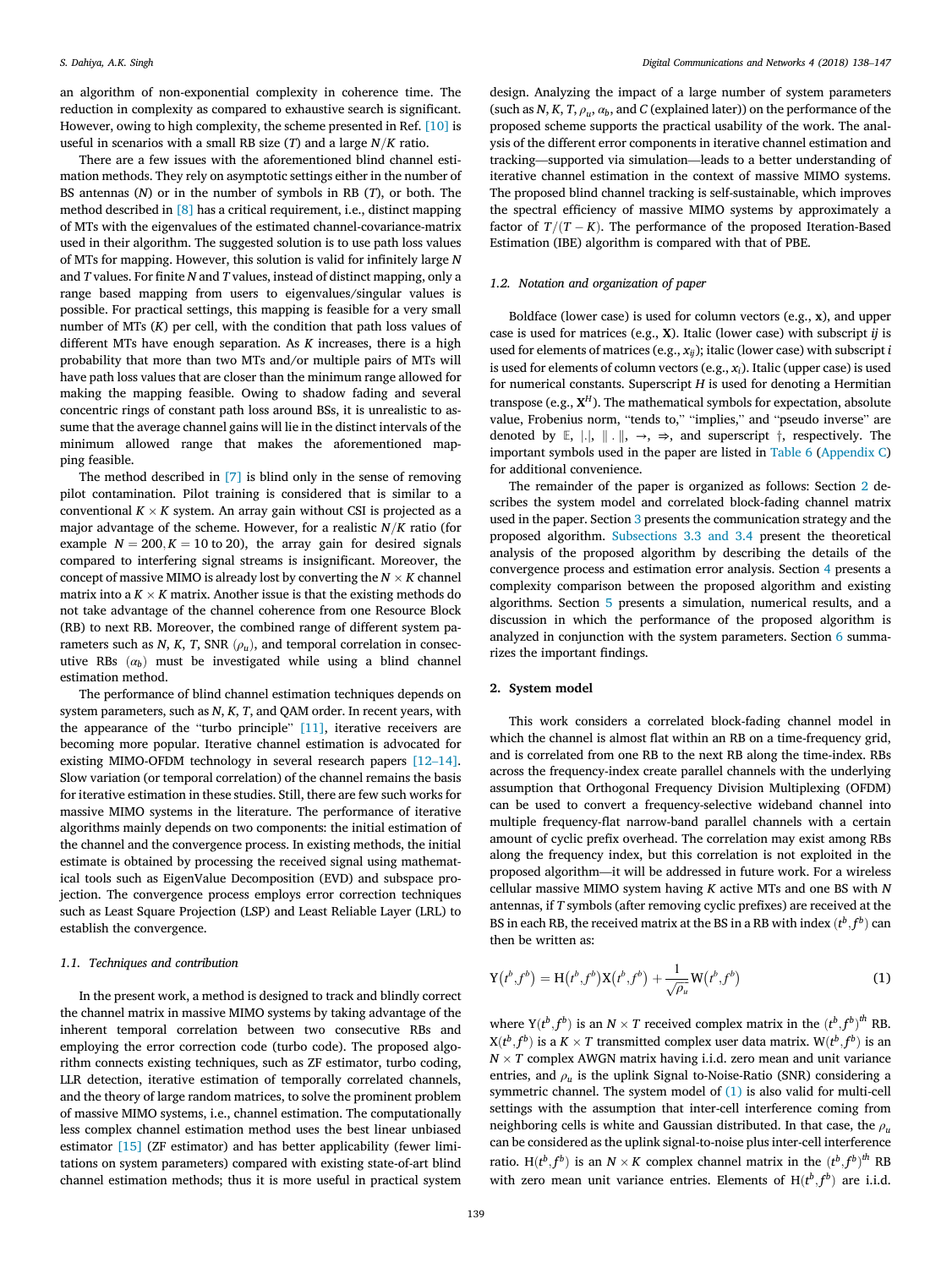across antennas and users but have a certain correlation from RB index  $t^b$ to  $t^b + 1$  defined by  $\alpha_b$  such that

$$
H(t^{b} + 1, f^{b}) = a_{b}H(t^{b}, f^{b}) + \sqrt{\left\{1 - \alpha_{b}^{2}\right\}}\tilde{W}(t^{b}, f^{b})
$$
 (2)

where entries of  $\tilde{W} (t^b, f^b)$  are zero mean and unit variance i.i.d. complex Gaussian random variables.  $\tilde{W}(t^b, f^b)$  is independent of  $\tilde{H}(t^b, f^b)$ ; thus:

$$
\alpha_b = \mathbb{E}\Big[h_{ij}^*(t^b + 1, f^b)h_{ij}(t^b, f^b)\Big]
$$
\n(3)

 $\forall 1 \leq i \leq N$  and  $1 \leq i \leq K$ .

Each MT transmits its data over *F <sup>b</sup>* OFDM carriers (i.e., over *F <sup>b</sup>* RBs for a given time index  $t^b$ ). The rate  $-1/3$  turbo code with parameters as per LTE standard is used to encode the user data across all carriers and all *T* symbols of each RB. Thus, the transmitted user data matrix can be represented as follows:

$$
X_{TX}(t^b) = F_{apn}(X(t^b, 1), X(t^b, 2), ..., X(t^b, F^b))
$$
\n(4)

where *Fapn* is a horizontal matrix concatenation function. The ZF decoded user data matrix at BS can be written as follows:

$$
\mathbf{Z}(t^b) = \mathbf{F}_{apn}\bigg(\widetilde{\mathbf{X}}(t^b,1), \widetilde{\mathbf{X}}(t^b,2), \ldots, \widetilde{\mathbf{X}}(t^b, F^b)\bigg)\bigg).
$$
 (5)

## 3. Channel estimation method

# *3.1. Communication strategy and settings*

The proposed algorithm is designed to work for a massive MIMO cellular system in TDD mode. Moreover, the size of the RBs is smaller than the coherence time of the channel, such that there exists significant temporal correlation from one block to the next block. The pilot is sent over all the OFDM carriers (i.e., RBs with  $t^b = 1$  and  $f^b = 1$  to  $F^b$ ) once at the start of communication for the PBE of the channel. In RBs with  $t^b > 1$ , the MTs send uplink data encoded over all OFDM carriers with *T* symbols per carrier; the BS jointly estimates the channel and uplink data, precodes the downlink data using estimated channel matrices, and sends the precoded downlink data in the same RBs in which uplink data are received. MMSE estimation is used to simulate the pilot-based estimate of the channel, as follows [16]:

$$
\widetilde{\mathbf{H}}_{PBE}(t^b, f^b) = \frac{\rho_u^{\tau}}{1 + \rho_u^{\tau}} \left\{ \mathbf{H}(t^b, f^b) + \frac{1}{\sqrt{\rho_u^{\tau}}} \mathbf{W}(t^b, f^b) \right\}
$$
(6)

where  $\tau$  is the length of the uplink pilot train. PBE is also used for all RBs separately, in order to allow a performance comparison.

#### *3.2. Channel estimation algorithm*

Fig. 1 shows the flowchart of the proposed algorithm (IBE). The algorithm starts in step (1) with an initial estimate of the channel obtained from the pilot-based estimate of the previous RB. Step (2) corresponds to the initialization of the channel estimation process for each RB, using the channel matrix of the previous RB as an initial estimate of the channel matrix of the current RB. Step (3) applies the normalized pseudo-inverse of the estimated channel matrix on the received data matrix to obtain the coded user data matrix corresponding to each OFDM carrier (each  $f^b$ index). A complete encoded user data matrix is obtained by horizontally appending the encoded user data matrices corresponding to all OFDM carriers in step (4). Step (5) generates soft bit output using an LLR detector for each of *K* users. Step (6) uses a turbo decoder to decode bits corresponding to each user with error correction.



Fig. 1. Joint algorithm for channel estimation, data decoding and channel tracking.

The pseudo-inverse operation in step (3) is the Best Linear Unbiased Estimator (BLUE), which not only reduces the complexity but also performs well under certain limits on  $N/K$ , *T*,  $\alpha_b$ , and  $\rho_u$  (a measure of SNR). These limits are discussed in the simulation results. Steps (5) and (6) perform error correction on user data (an essential part of an iterative algorithm). The error correction process of the computationally complex least square projection of the existing ILSP algorithm [8], which is exponentially complex in constellation size, is replaced by the computationally less complex LLR soft detection and max-log-MAP based turbo decoder [11,17]. Because the turbo code is one of the best available error correction codes, step (6) produces significant performance improvements. Moreover, because the turbo-coding error-correction is at bit-level, the modulation order does not affect performance, unlike in the ILSP-based method.

Step (7) encodes the error corrected bits using turbo coding for each user, and step (8) generates a modulated symbol matrix by modulating error-corrected encoded bits on the M-QAM constellation. Step (9) is a slicing operation (inverse of the append operation in step (4)) to partition the complete user data matrix into  $F<sup>b</sup>$  sub-matrices corresponding to each OFDM carrier. Step (10) compares the iteration count with the maximum iteration count to complete the iteration for the current RB. If the iterations for the current RB are completed, the algorithm then switches to the next RB; otherwise, a new channel matrix estimate is calculated in step (11). This new channel matrix estimate is assigned to the initial estimate of the channel in step (12) to run the next iteration for the current RB.

The initial channel estimate for each new RB is obtained using the temporal correlation of RBs. The simplest method is to use the channel matrix of the previous RB as an initial estimate of the channel matrix for the current RB, as done in step (2). However, each channel coefficient  $(h_{ij}(t^b, f^b))$  is a band-limited discrete signal with index  $t^b$  owing to the finite Doppler spectrum of wireless channel [Ch 2] [18], thus, the extrapolation for band-limited signals [19,20] can be used to obtain an even better initial estimate of the channel matrix for new RB.

# *3.3. Theory behind the algorithm*

**Theorem 3.1**. In the current system model (leaving indexes  $t^b$  and  $f^b$ ):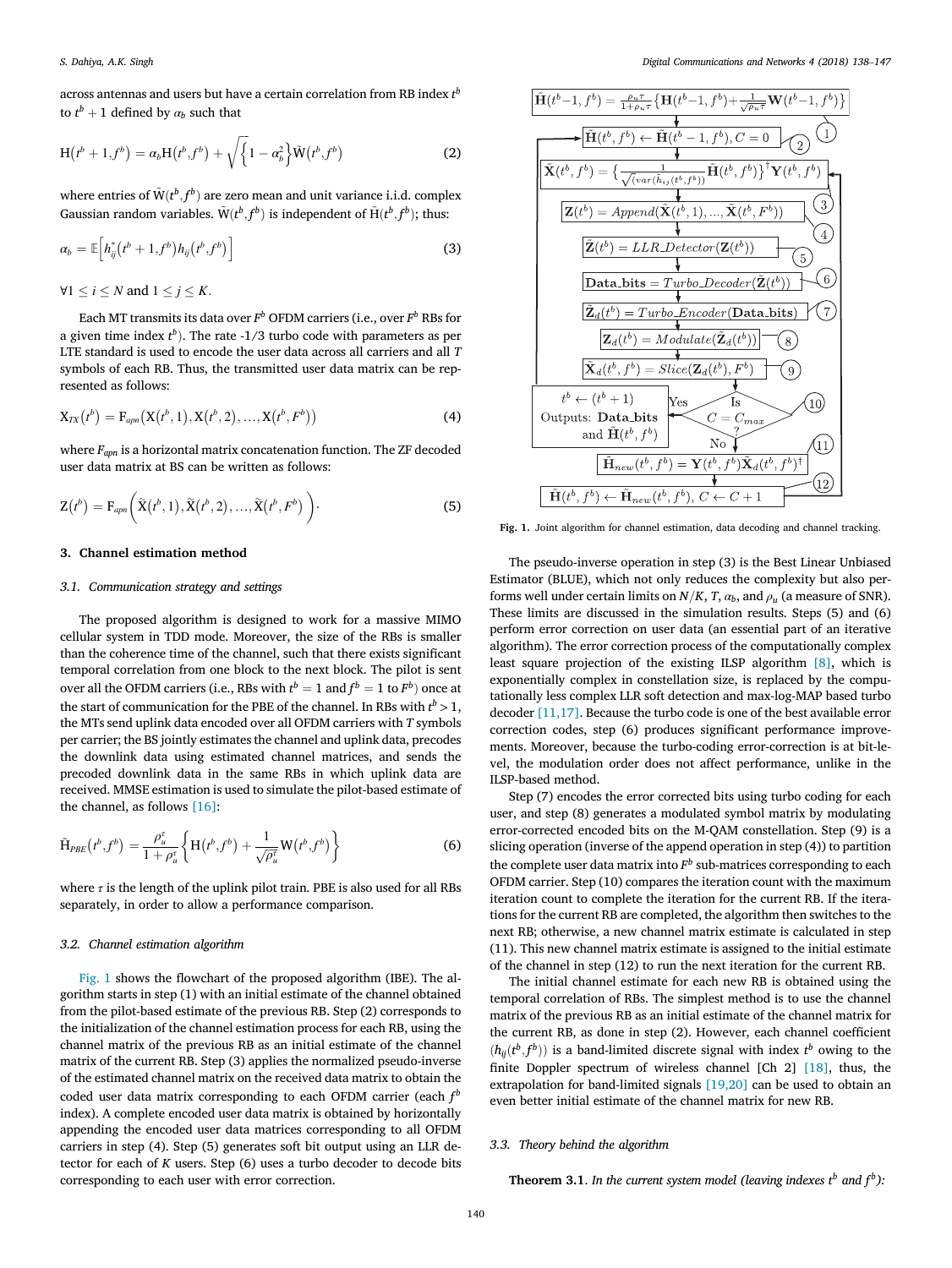$$
Y=HX+\frac{1}{\sqrt{\rho_u}}W,
$$

for a given  $\tilde{W}$  with complex zero mean unit variance i.i.d. entries and an  $\alpha > 0$ ,

$$
\lim_{(N \to \infty, constant \ K)} \left(\sqrt{1 + \alpha^2}\right) \left\{ \frac{\left(H + \alpha \tilde{W}\right)}{\sqrt{1 + \alpha^2}} \right\}^{\dagger} Y = X \tag{7}
$$

provided that H and  $\tilde{W}$  as well as  $(H + \alpha \tilde{W})$  and W are independent.

Superscript  $\dagger$  represents the pseudo-inverse operation. (Proof of theorem 3.1: See Appendix A). This theorem illustrates that the estimation error can be controlled by the matrix dimensions of a massive MIMO system. When the above theorem is applied with large but finite *N*, *T* values, and a small *K*, there will be a finite residual error. The residual error in step (3) of the algorithm can be approximated as follows:

Let (with dropped  $t^b$  and  $f^b$  indexes),

$$
\tilde{\mathbf{X}} = \left(\sqrt{1 + \alpha^2}\right) \left\{ \frac{\left(\mathbf{H} + \alpha \tilde{\mathbf{W}}\right)}{\sqrt{1 + \alpha^2}} \right\}^{\dagger} \mathbf{Y}
$$

where  $\alpha$  is a measure of the deviation between the available channel matrix estimate and the actual channel matrix. In the algorithm,  $\alpha$  is a function of iteration count *C*. However, for notational simplicity, the  $\alpha$  is kept free of this index, where it is not required. The initial deviation, i.e.,  $\alpha(1)$ , is a direct function of the correlation between the channel elements of two consecutive RBs  $(a_b)$  and the correlation between the estimated and actual channel elements in the previous RB  $(\alpha_e)$ . For the first blocktime index after PBE (at the start of communication), these parameters can be described by the following equations.

$$
\alpha_e \alpha_b = \frac{1}{\sqrt{1 + \alpha^2(1)}}\tag{8}
$$

$$
\alpha_e = \text{Corr}\left(h_{ij}(t^b - 1, f^b), \widetilde{h_{ij}}(t^b - 1, f^b)_{PBE}\right)
$$
\n(9)

$$
\alpha_b = \text{Corr}\big(h_{ij}\big(t^b, f^b\big), h_{ij}\big(t^b - 1, f^b\big)\big) \tag{10}
$$

The pilot based estimate of the channel is considered at the start of communication. By using (6) and (9),  $\alpha_e$  can be expressed as follows:

$$
\alpha_e^2 = \frac{\rho_u \tau}{1 + \rho_u \tau}.\tag{11}
$$

By using the random matrix theory [21] for  $N > K > 1$  and empirical study, the  $\tilde{X}$  can be approximated as follows:

$$
\tilde{X} = X + \left(\sqrt{\frac{\alpha^2(C)K}{N-K}}\right)W_1 + \left(\sqrt{\frac{1+\alpha^2(C)}{\rho_u(N-K)}}\right)W_2\tag{12}
$$

$$
\tilde{X} = X + \Delta X_A + \Delta X_B \tag{13}
$$

where

$$
\Delta X_A \triangleq \left(\sqrt{\frac{\alpha^2(C)K}{(N-K)}}\right) W_1 \text{ and } \Delta X_B \triangleq \left(\sqrt{\frac{1+\alpha^2(C)}{\rho_u(N-K)}}\right) W_2.
$$

Here,  $W_1$  and  $W_2$  are AWGN matrices with complex zero mean unit variance i.i.d. entries. In practice, multiplier  $\sqrt{1 + \alpha^2(C)}$  may not be available; however, it can be estimated using SNR estimation techniques. LLR detection and turbo-decoding further improve the accuracy of the

estimate of the data matrix; thus, the quantized output in step (9), i.e.  $\tilde{\mathbf{X}}_d$ , is a better estimate of X. Similarly, the new estimate of the channel matrix in step  $(11)$  is:

$$
\tilde{\mathbf{H}}_{new} = \mathbf{Y} \tilde{\mathbf{X}}_d^\dagger \tag{14}
$$

$$
\tilde{\mathbf{H}}_{new} = \mathbf{H} + \Delta \mathbf{H}_{A} + \Delta \mathbf{H}_{B}
$$
\n(15)

where  $\Delta H_B = W_4 / \sqrt{\rho_u (T - K)}$  while  $\Delta H_A$  does not have an explicit relation with *K*, *T*, and  $\rho_u$  (although  $\Delta H_A$  is caused by the error in  $\tilde{\mathbf{X}}_d$ ). ΔX*<sup>A</sup>* can be minimized by improving the estimate of the channel matrix, and ΔH*<sup>A</sup>* can be minimized by improving the estimate of the quantized user data matrix  $\tilde{\mathbf{X}}_d$ . However,  $\Delta \mathbf{X}_B$  and  $\Delta \mathbf{H}_B$  cannot be minimized simply by improving the estimates of H and X, although they can be controlled by *N*, *K*, *T*, and  $\rho_u$ . Because the primary sources of errors are AWGN matrix W and the initial deviation in the channel matrix (related to  $\tilde{W}$ ), the subsequent estimates of H are correlated to primary random matrices (W and  $\tilde{W}$ ); thus, the algorithm cannot converge on its own without the help of LLR detection and turbo-coding error correction. In fact, the LLR detector and turbo decoders are responsible for maintaining the convergence while the system parameters  $(N, K, T, \rho_u)$  are responsible for controlling the rate of convergence. The scheme works under a finite combined boundary on *N*, *K*, *T*, and  $\rho_u$ . As the setting moves close to this boundary, the required number of iterations (as well as coding length) increases tremendously. On the other hand, as setting moves slightly away from this boundary, the number of required iterations is reduced significantly.

#### *3.4. Estimation error analysis*

The analysis of estimation errors in data and channel matrices versus iteration counts is useful in quantifying the required number of iterations in a given system setting. For a given iteration index and block-time index, the estimation errors in data matrix  $(E_X)$  and in channel matrix  $(E_H)$  are defined as follows:

$$
E_X^2 = \mathbb{E}_{f^b} \left[ \frac{1}{KT} ||\tilde{\mathbf{X}}(t^b, f^b) - \mathbf{X}(t^b, f^b) ||^2 \right]
$$
(16)

$$
E_H^2 = \mathbb{E}_{f^b} \left[ \frac{1}{NK} || \tilde{\mathbf{H}}(t^b, f^b) - \mathbf{H}(t^b, f^b) ||^2 \right]
$$
 (17)

Fig. 2 shows the simulated estimation errors along with a linearly fitted curve for errors. Because the behavior of  $E_H^2$  is similar to that of  $E_X^2$ , we analyze only the error in the data matrix, which has a detailed analytical expression. From  $(12)$ , the  $E<sub>x</sub><sup>2</sup>$  can be written as follows:

$$
E_X^2 = \left(\frac{\alpha^2(C)K}{N-K}\right) + \left(\frac{1+\alpha^2(C)}{\rho_u(N-K)}\right)
$$
(18)

The actual behavior of the estimation error with respect to the iteration count is less significant. Rather, the required number of iterations for convergence is more important. Thus, we use a simplified linear curve fitting to find the empirical relation between the iteration counts and the system parameters. The linear fit for  $E_X^2$  can be written as follows:

$$
E^{(q_1)} \stackrel{(q_1)}{=} E_1 + \frac{E_2 - E_1}{C_2 - C_1} (C - C_1)
$$
\n(19)

At the start, 
$$
E_1 \stackrel{(q_2)}{=} \left( \frac{\alpha^2 (1) K}{N - K} \right) + \left( \frac{1 + \alpha^2 (1)}{\rho_u (N - K)} \right)
$$
 (20)

At the end, 
$$
E_2 \stackrel{(q_2)}{=} \left( \frac{\alpha^2(\infty)K}{N-K} \right) + \left( \frac{1 + \alpha^2(\infty)}{\rho_u(N-K)} \right)
$$
 (21)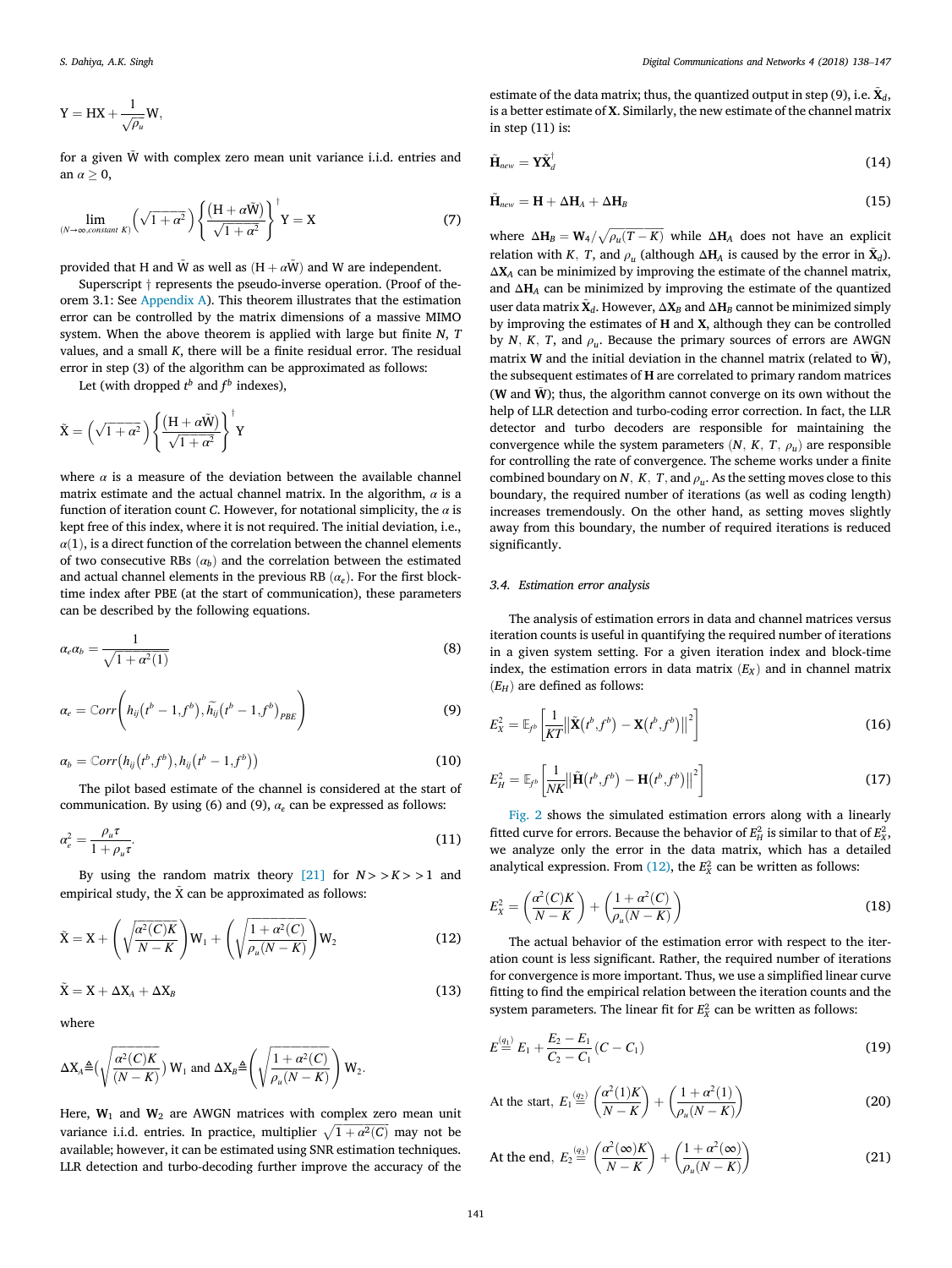

Fig. 2. Data and channel estimation error versus iteration counts for different values of ρ*<sup>u</sup>* (SNR) with  $\alpha_b = 0.8$ ,  $K = 20$ ,  $N = 200$  and  $T = 200$ .

Table 1

Parameters values (rounded) for establishing empirical expression for  $C_2$  ( $\alpha_b = 0.8$ ),  $N = 200, K = 20, \text{ and } (T = 200)$ .

| $\rho_u$ | $\alpha(1)$ | $\alpha(\infty)$ | $C_{2}$ | $a^2(1)+a^2(\infty)$<br>$\rho_u$ | PF   |
|----------|-------------|------------------|---------|----------------------------------|------|
| 0.08     | 1.24        | 0.26             | 10.23   | 20.36                            | 0.50 |
| 0.13     | 1.09        | 0.21             | 5.08    | 9.75                             | 0.52 |
| 0.13     | 1.52        | 0.21             | 8.95    | 18.67                            | 0.48 |

where 
$$
\alpha^2(\infty) \stackrel{(q_4)}{=} \frac{1}{\rho_u (T - K)}
$$
. (22)

Here,  $q_1$  is the linear curve fitting equation for  $E_x^2$ . The initial estimation error  $(E_1)$  corresponds to the first iteration count  $(C_1 = 1)$  and  $E_2$ is the estimation error when convergence completes. Parameters  $q_2$  and *q*<sub>3</sub> follow from (18) and *q*<sub>4</sub> follows from (15) with  $\Delta H_A = 0$ .

Now we fit (19) on the simulated mean square error plots in the data matrix, using the Least Absolute Residual (LAR) method to obtain the required iteration count *C*2. Using the curve fitting data, an empirical relation is established as follows:

$$
C_2 = PF \frac{\alpha^2(1) + \alpha^2(\infty)}{\rho_u}
$$
\n(23)

where *PF* is a proportionality factor corresponding to the capability of the error correction code (in this case, turbo code). For the current setup, the empirically obtained *PF* is approximately 0.5, as shown in Table 1.

# *3.5. Improvement in spectral ef*fi*ciency*

The proposed scheme provides an advantage in spectral efficiency because the degrees of freedom used for pilots in PBE are now free for user data transmission. The spectral efficiency for a massive multi-user MIMO system can be given by the following  $[22]$ ,  $[eq:(14)]$ .

$$
SE = \sum_{k=1}^{K} {B \choose \beta} \left( \frac{T_{slot} - T_{pilot}}{T_{slot}} \right) \left( \frac{T_u}{T_{slot}} \right) \log_2(1 + SIR_k)
$$
(24)

where  $B =$  total bandwidth,  $\beta =$  frequency reuse factor,  $T_{slot} = T$  = number of symbols in RB,  $T_{pilot} = K$  = number of pilot symbols in RB, *SIR<sup>k</sup>* is the signal-to-interference ratio for *k th* MT, and *T<sup>u</sup>* is the useful OFDM slot. Using the above equation, there is a gain in spectral efficiency by a factor of at least  $T/(T - K)$  in IBE compared to PBE, for system parameter ranges in which Symbol Error Probability (SEP) in IBE is less than or equal to the SEP in PBE.

#### 4. Complexity analysis

This section compares the number of multiplications in the proposed algorithm with those in existing EVD-ILSP based channel estimation algorithms. The number of multiplications (and divisions) per bit for turbo decoders with the number of states *S* and turbo-iterations count  $C_T$  is given by  $8SC_T$  [23], [Table 2, Fig. 2]. For the algorithm, the number of multiplications per symbol with *C* number of iterations can be written as follows:

$$
MUL_{TDC} = 8SC_T C \log_2(M). \tag{25}
$$

The complexity (per symbol) associated with linear operation  $\tilde{H}(t^b, f^b)^\dagger Y(t^b, f^b)$  is:

$$
MUL_{lop1} = \frac{(2NK + K^2 + NT)}{T}C.
$$
 (26)

Similarly, the complexity (per symbol) associated with linear operation  $Y(t^b, f^b) \tilde{X}_d(t^b, f^b)^{\dagger}$  is:

$$
MUL_{lop2} = (2K + K^2/T + N)C.
$$
 (27)

In the proposed algorithm, operations corresponding to Eqs. (25–27) are key contributors to the complexity. Thus, the overall number of multiplications in the proposed algorithm can be approximated as follows:

$$
MUL_{IBE} = \{(2NK + K^2 + NT)/T + (2K + K^2/T + N) + 8SC_I \log_2(M)\}C.
$$
 (28)

The least square solution for the ILSP-based iterative algorithm used in Ref. [8] requires 2*<sup>M</sup>* multiplications (*M*: modulation order). Thus, the complexity associated with ILSP-based channel estimation when using a turbo decoder (after the last iteration) can be written as follows:

$$
MUL_{ILSP} = \{ (2NK + K^2 + NT) / T + (2K + K^2 / T + N) + 2^M \} C + 8SC_T \log_2(M).
$$
 (29)

The EVD-based blind (almost) method has been used for initial estimation in existing ILSP-based estimation methods. The complexity associated with EVD-based estimation can be written as follows:

$$
MUL_{EVD} = \left\{ \frac{N^2}{K} + \frac{N^2}{T} + \frac{NK}{T} + N + K + \frac{8T^2}{K} + \frac{8NT}{K} + \frac{4N}{K} + \frac{4T}{K} \right\}
$$
(30)

The calculations for determining the number of multiplications in the mathematical operations in (30) are provided in Appendix B. Fig. 3 shows a comparison of the complexity associated with the proposed algorithm, the EVD-based algorithm and the ILPS-based algorithm. The turbo iteration count  $(C_T)$  is 4, the number of states in the turbo-encoder (*S*) is 16, and the algorithm iteration count (*C*) is 8. The comparison plot shows that ILPS is not suitable above the 4-QAM scheme, and the EVDbased algorithm is more complex than the proposed algorithm. Moreover, the EVD-based algorithm provides the only initial estimate of the channel, which in the case of the proposed algorithm is derived from the previous estimate without computationally complex operations.

#### 5. Simulation results and discussion

The simulation results of the current scheme (i.e., IBE) are compared with the generic channel estimation technique for massive MIMO systems, i.e., PBE. PBE is a well-explored scheme of the non-blind class of channel estimation; thus, comparison with PBE is assumed to be useful. However, there are few existing results (as described in the introduction) that simulate the performance of their schemes, and they are considered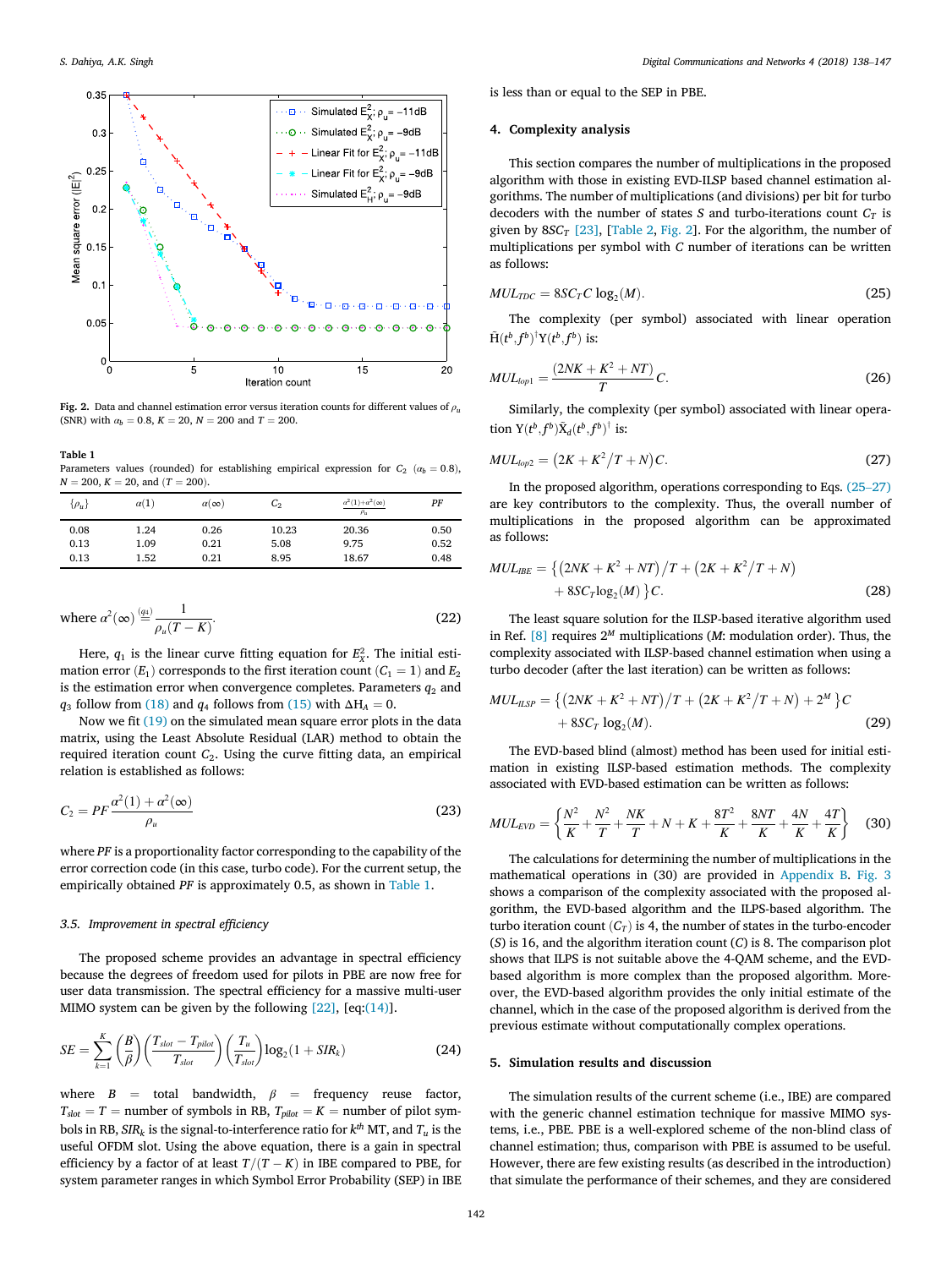less suitable for comparison because of their use of specific settings, such as large  $N/K$  ratios (for better orthogonality of channel vectors), small RBs (for lower complexity), large RBs (for better estimation of the covariance matrix), and lower modulation orders. Table 2 summarizes the settings used for the presented simulation.

#### *5.1. SEP verses iteration count*

Fig. 4 and Fig. 5 present results that support the simulation for the working of the algorithm and the section "Theory behind the algorithm." Convergence in SEP with iteration reflects the strength of the algorithm. As shown in Fig. 4, SEP plots fall very quickly with iteration count for better SNRs  $(-9.5dB$  in the figure). Further, the system can support as

Table 2 Summary of simulation parameters.

| Parameters     | Values                | Details                               |
|----------------|-----------------------|---------------------------------------|
| N              | 100 to 300            | Number of BS antennas                 |
| К              | 18 to 24              | Number of active MTs                  |
| T              | 150 to 300            | Number of symbols in RB               |
| $F_b$          | 8 to 15               | Number of RBs on frequency axis       |
| T <sub>b</sub> | 5                     | Number of RBs considered on time axis |
| M              | 64                    | OAM-order                             |
| $\alpha_h$     | $0.6 \text{ to } 0.9$ | Time correlation in RBs               |

SNR that is  $2dB$  lower $(-11.5dB$  in the figure) by increasing iteration counts to around 12. However, in further lowering the SNR, the boundary values are reached; consequently, an exponential increase in iteration counts is required. Fig. 5 shows the strength of the algorithm against different correlation values from one RB to the next RB. The convergence is made possible by increasing the iteration count in a certain range of correlation  $\alpha_b$  for workable values of *N*, *K*, and SNR, as shown by different plots in Fig. 5. However, the behavior of SEP vs the iteration count plot is slightly different in the case of decreasing α*<sup>b</sup>* compared with the case of decreasing  $\rho_u$ , because the  $\alpha_b$  is connected to both of the unwanted terms in  $(12)$  while  $\rho_u$  is connected to only one term.

The plots in Figs. 4 and 5 correspond to the first RB  $(t^b = 1 \ \forall$  $1 \leq f^b \leq F_b$ ), where the initial estimate of the channel matrix is obtained from the PBE of the previous block. Becasue the channel matrix estimate coming from the previous RB also improves because of this scheme, there are further performance improvements in terms of the required iterations or supported SNR in the steady state (after few block times).



Fig. 3. Complexity versus constellation size with  $K = 20$ ,  $N = 200$  and  $T = 200$ .



Fig. 4. Symbol error probability versus iteration counts for different values of  $\rho$ <sub>u</sub> (SNR) with  $\alpha_b = 0.8$ ,  $K = 20$ ,  $N = 200$  and  $T = 200$ .

### *5.2. Impact of the number of MTs*

Fig. 6 shows the SEP versus SNR performance of PBE and IBE for different numbers of active MTs. The number of IBE iterations is set to 10. SEP in IBE falls toward zero significantly earlier than PBE when the number of active MTs decreases. The performance of IBE is better than that of PBE down to the conventionally proposed  $N/K$  ratio (i.e.  $(\approx 10)$ ). Because *N*, *K*, *T*, and  $\rho_u$  form a common boundary, there can be a tradeoff among these parameters to allow more users, lower coherence time (i.e., lower block size), or lower SNR. The impact of the number of BS antennas is similar but opposite to the impact of *K,* which is also in line with theory because *N* and *K* are coupled in estimation error expressions (cf. equation (12)).

#### *5.3. Impact of the mobility*

The limited coherence time in massive MIMO systems caused by the mobility of MTs is one of the fundamental bottlenecks in the performance of the system. The lower coherence time results in reduced temporal correlation between consecutive RBs as well as channel variations inside the RB. The number of symbols (*T*) in an RB must be reduced in order to maintain the time invariant consideration of the channel inside the RB. *T*



Fig. 5. Symbol error probability versus iteration counts for different values of  $\alpha$ <sub>*b*</sub> with  $\rho_{\mu} = -11.25dB$ ,  $K = 20$ ,  $N = 200$  and  $T = 200$ .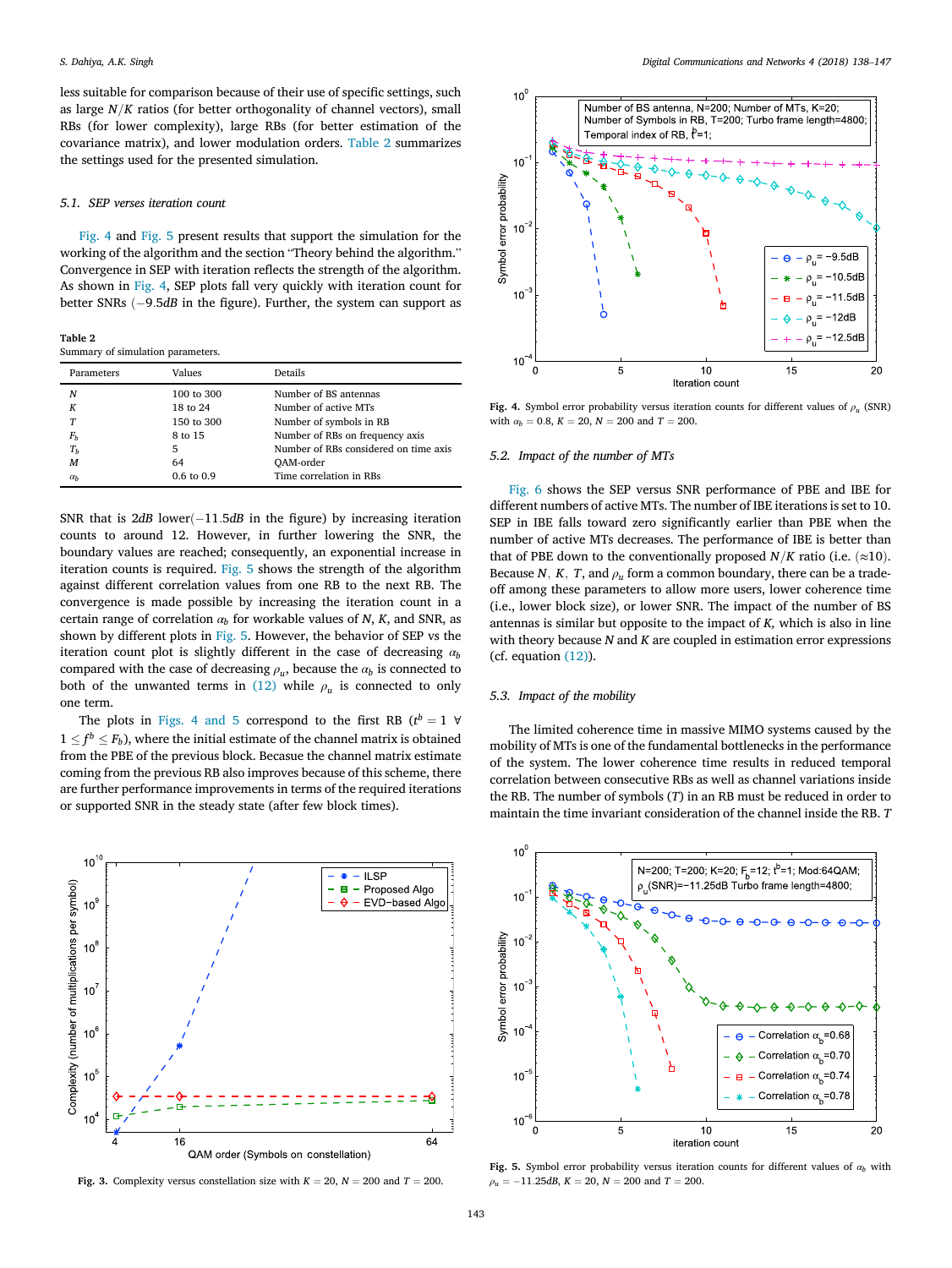

Fig. 6. Symbol error probability versus  $\rho_u$  (SNR) for different values of *K* with  $\alpha_b = 0.8$ ,  $N = 200, T = 200$  and  $t^b = 5$ .



Fig. 7. Symbol error probability versus  $\rho_u$  (SNR) for different values of  $\alpha_b$  with  $K=20$ ,  $N = 200, T = 200$  and  $t^b = 5$ .

is directly connected to the spectral efficiency in PBE and the error performance in IBE. The proposed algorithm is connected to both the temporal correlation  $(a_b)$  and the number of symbols in the RB (*T*). Thus, we study the impact of both  $\alpha_b$  and  $T$  on the performance.

Fig. 7 shows the SEP versus SNR performance of PBE and IBE for different time correlation values between consecutive RBs. The SEP performance improves with correlation between two consecutive RBs. A smaller time correlation between consecutive RBs introduces more deviation into the initial estimate of the channel matrix. Consequently, the error components in IBE grow without bounds. On the other hand, provided that the channel estimate in the previous RB is good (i.e., a small  $\alpha_e$ ), the increasing correlation  $\alpha_b$  minimizes the error components in IBE that are dependent on temporal correlation.

Fig. 8 shows the SEP versus SNR performance of PBE and IBE for



Fig. 8. Symbol error probability versus  $\rho_u$  (SNR) for different values of *T* with  $K = 20$ ,  $N = 200$ ,  $\alpha_b = 0.8$  and  $t^b = 5$ .

different numbers of symbols in an RB. For IBE, the SEP versus SNR plots shift to a lower SNR when *T* increases, because the error components in IBE depend on *T*. The SEP in PBE does not depend on *T,* but there is a penalty on spectral efficiency as given in (24) for a smaller *T*. Another observation is that the SEP falls more quickly with  $\rho_u$  for a smaller *T* in IBE. The reason behind this sharp fall is the dominance of error component ΔH*A*. This error component does not depend directly on the SNR and it is reduced effectively by the algorithm.

However, the proposed scheme can handle high mobility cases up to an extent by adjusting the iteration count  $(C_{max})$ , *N*, *K*, and  $\rho_u$ , as shown in different performance plots. The present work only considers the processing at the BS. When the processing at MTs is considered in conjunction with that of the BS, the mobility of MTs could be exploited in favor of massive MIMO systems, because opportunistic communication is advocated as a beneficial strategy in literature for mobile networks [24–26].

# 6. Conclusion

This work provides a simplified solution to a very fundamental problem in cellular massive MIMO systems i.e., estimation of the channel matrix. An iterative blind channel estimation and tracking algorithm is presented, which exploits the temporal correlation of the channel and the capability of turbo code. The theoretical and simulation based analysis of the algorithm provides insights on the convergence process and different error components in the estimation. The algorithm has lower computational complexity compared to previous similar algorithms [8,10]. The simulation study of the proposed algorithm's performance, along with a comparison against pilot-based estimation, provides a detailed evaluation of the combined effect of system parameters  $(N, K, T, \rho_u, \text{and } \alpha_b)$ . SEP plots of uplink data for a practical value of  $N/K$  ( $\approx$ 10) from the proposed scheme indicate better performance than the SEP plots for PBE.

#### Acknowledgments

This work was partially funded by SERB, India grant YSS/ 2014/000972.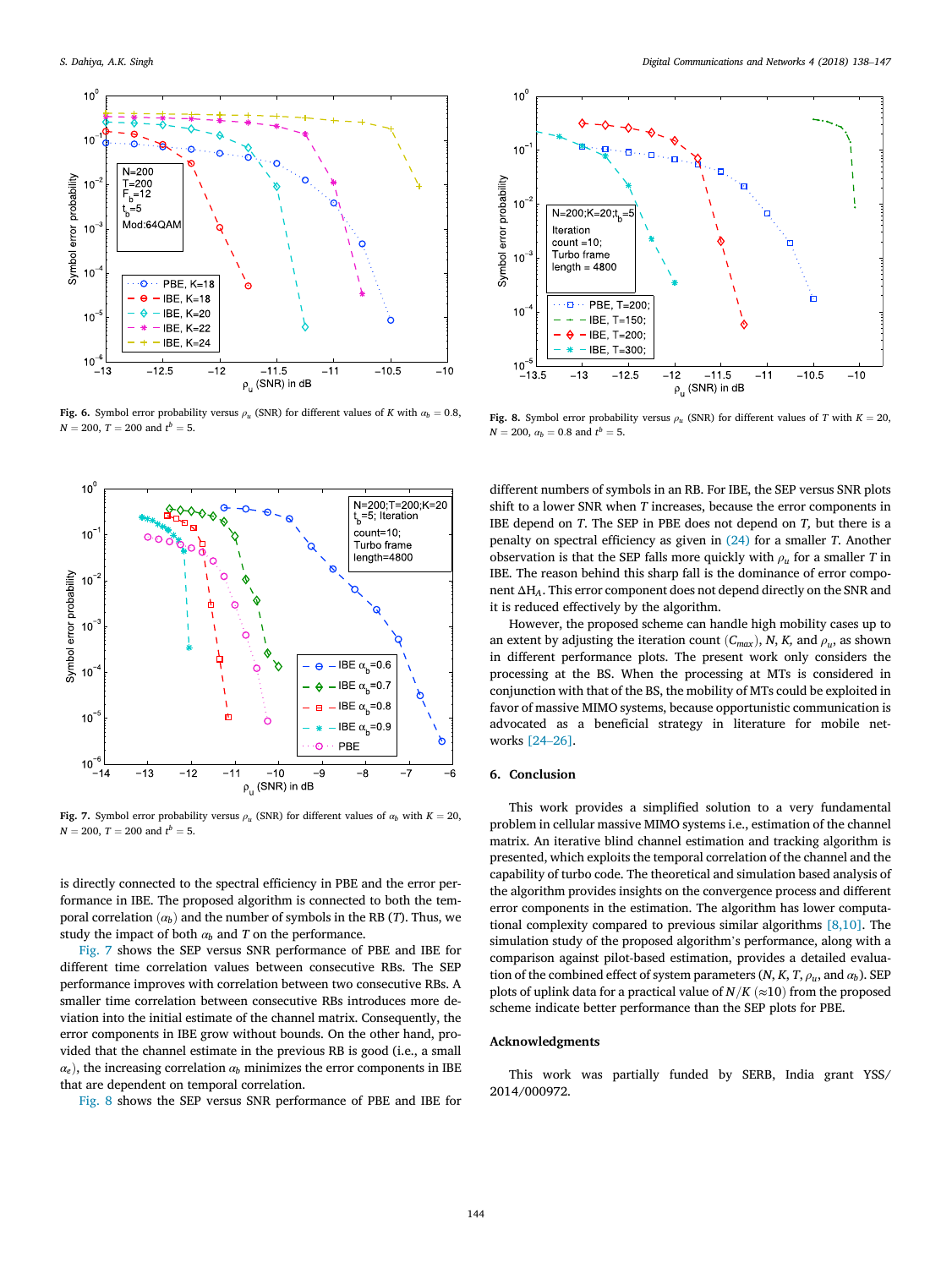# Appendix A

Proof of Theorem 3.1: Let

$$
\tilde{Y} = \lim_{\substack{N \to \infty, \\ \text{constant } K}} \sqrt{1 + \alpha^2} \left\{ \left( \frac{H + \Delta H}{\sqrt{1 + \alpha^2}} \right)^H \left( \frac{H + \Delta H}{\sqrt{1 + \alpha^2}} \right) \right\}^{-1} \times \left( \frac{H + \Delta H}{\sqrt{1 + \alpha^2}} \right)^H Y
$$
\nColumns of  $\frac{H + \Delta H}{\sqrt{1 + \alpha^2}}$  are asymptotically orthogonal, consequently  $\lim_{\substack{N \to \infty, \\ \text{constant } K}} \left\{ \left( \frac{H + \Delta H}{\sqrt{1 + \alpha^2}} \right)^H \left( \frac{H + \Delta H}{\sqrt{1 + \alpha^2}} \right) \right\} / N \to I$  so

$$
\widetilde{Y} = \lim_{\substack{N \to \infty, \\ \text{constant } K}} \frac{(H + \Delta H)^H Y}{N}
$$

$$
\widetilde{Y} = \lim_{\substack{N \to \infty, \\ \text{constant } K}} \frac{(H + \Delta H)^H (HX)}{N} + \frac{(H + \Delta H)^H W}{N \sqrt{\rho_u}}
$$

$$
\widetilde{Y} = \lim_{\substack{N \to \infty, \\ \text{constant } K}} \frac{H^H H X}{N} + \frac{\Delta H^H H X}{N} + \frac{(H + \Delta H)^H W}{N \sqrt{\rho_u}}
$$

By representing matrix H as  $[h_{ij}]$  with  $1 \le i \le N$  &  $1 \le j \le K$ ,  $\Delta H$  as  $[\delta h_{ij}]$  with  $1 \le i \le N$  &  $1 \le j \le K$  and W as  $[w_{ij}]$  with  $1 \le i \le N$  &  $1 \le j \le T$ ,

$$
\widetilde{Y} = X + \lim_{\substack{N \to \infty, \\ \text{constant } K}} \left[ \frac{1}{N} \sum_{n=1}^{N} \delta h_{ni}^{*} h_{nj} \right] X + \lim_{\substack{N \to \infty, \\ \text{constant } K}} \left[ \frac{1}{N \sqrt{\rho_u}} \sum_{n=1}^{N} \left( h_{ni}^{*} + \delta h_{ni}^{*} \right) w_{nj} \right]
$$

Because  $\delta h_{ni}^*$  and  $h_{nj}$  as well as  $(h_{ni}^* + \delta h_{ni}^*)$  and  $w_{nj}$  are independent,

 $\widetilde{Y} = X + [0]X + [0] \Rightarrow \widetilde{Y} = X.$ 

# Appendix B

Block indexes  $(t^b)$  and  $(f^b)$  are omitted to keep the notation simple.

# B.1 *Complexity calculation for equation (26)*

Table 3 shows the complexity calculation for equation (26).

#### Table 3

Number of multiplications for pseudo inverse operation using channel matrix.

| Operation                                                                        | No. of multiplications    |
|----------------------------------------------------------------------------------|---------------------------|
| $\tilde{\textbf{H}}^H\tilde{\textbf{H}}$                                         | $K^2N$                    |
| $(\tilde{\textbf{H}}^H \tilde{\textbf{H}})^{-1}$                                 | $K^2N+K^3$                |
| $(\tilde{\textbf{H}}^H \tilde{\textbf{H}})^{-1} \tilde{\textbf{H}}^H$            | $K^2N + K^3 + K^2N$       |
| $(\tilde{\textbf{H}}^H \tilde{\textbf{H}})^{-1} \tilde{\textbf{H}}^H \textbf{Y}$ | $K^2N + K^3 + K^2N + NKT$ |
| Complexity per symbol                                                            | $(2KN + K^2 + NT)/T$      |

# B.2 *Complexity calculation for equation (27)*

Table 4 shows the complexity calculation for equation (27).

#### Table 4

Number of multiplications for pseudo inverse operation using data matrix.

| Operation                                                                                                           | No. of multiplications    |
|---------------------------------------------------------------------------------------------------------------------|---------------------------|
|                                                                                                                     | $K^2T$                    |
| $\frac{\tilde{\mathbf{X}}_d \tilde{\mathbf{X}}_d^H}{\left(\tilde{\mathbf{X}}_d \tilde{\mathbf{X}}_d^H\right)^{-1}}$ | $K^2T+K^3$                |
| $\tilde{\text{X}}^H_d (\tilde{\text{X}}_d \tilde{\text{X}}^H_d)^{-1}$                                               | $K^2T+K^3+K^2T$           |
| $\mathrm{Y}\mathrm{\tilde{X}}_{d}^{H}(\mathrm{\tilde{X}}_{d}\mathrm{\tilde{X}}_{d}^{H})^{-1}$                       | $K^2T + K^3 + K^2T + NKT$ |
| Complexity per symbol                                                                                               | $2K + K^2/T + N$          |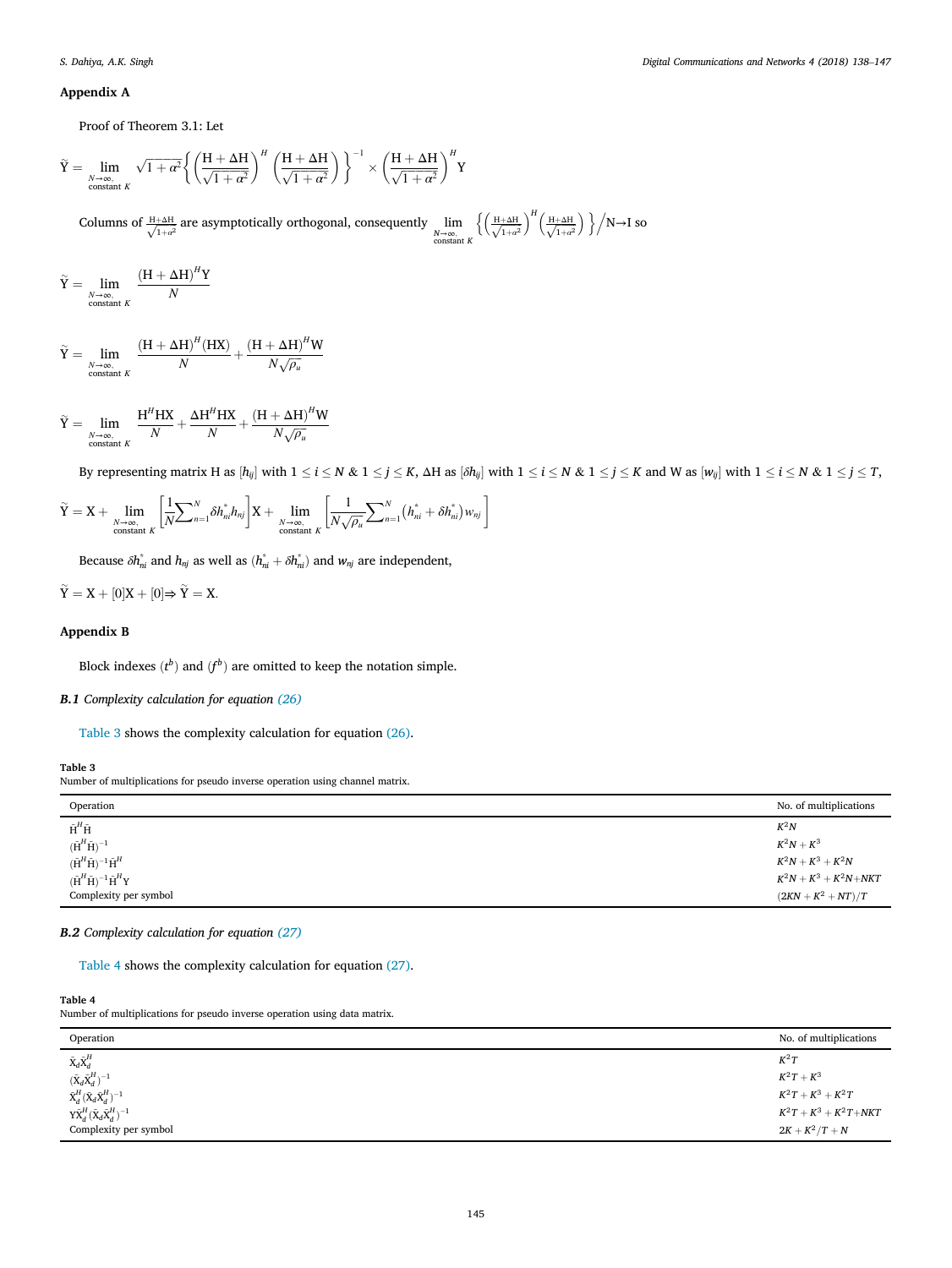### B.3 *Complexity calculation for EVD-based Channel estimation*

Definitions of variables in Table 5 follow from Ref. [8]. Using Table 5, the total number of multiplications associated with EVD-based channel estimation are:

$$
N^{2}T + N^{2}K + NK^{2} + NKT + K^{2}T + 8T^{3} + 8NT^{2}\nu + 4NTL + 4T^{2}.
$$

With  $\nu = 1$  and  $L = 1$ , complexity per symbol is:

$$
\frac{N^2}{K} + \frac{N^2}{T} + \frac{NK}{T} + N + K + \frac{8T^2}{K} + \frac{8NT}{K} \nu + \frac{4N}{K} + \frac{4T}{K}.
$$

Table 5 Number of multiplications for EVD-based channel estimation algorithm.

| Operation                                                                                                                                       | No. of multiplications    |
|-------------------------------------------------------------------------------------------------------------------------------------------------|---------------------------|
| $\mathrm{R}_{\mathrm{y}}=\frac{1}{T}{\sum}_{t=1}^{T}\mathrm{y}\mathrm{y}^{H}$                                                                   | $N^2T$                    |
| $R_yH_{ll}$                                                                                                                                     | $N^2K$                    |
| $U_{ll} \Xi$                                                                                                                                    | NK <sup>2</sup>           |
| $\mathrm{A}_n = \sqrt{P_t} \mathrm{U}_{ll} \mathrm{D}^{-1/2} \mathrm{X}_{n}$                                                                    | $NKT + K^2T$              |
| $\widehat{\xi} = (\sum_{n=1}^{\nu} \overline{\mathbf{A}}_n^T \overline{\mathbf{A}}_n)^{-1} \sum_{n=1}^L \overline{\mathbf{A}}_n^T \mathbf{y}_n$ | $8T^3+8T^2N\nu+4NTL+4T^2$ |

### Appendix C

Table 6 lists the different symbols used in this work. The symbols H, X, and W have different variants ( $\tilde{H}$ ,  $\tilde{X}$ ,  $W_1$ ,  $W_2$  etc.) for representing the similar matrices corresponding to the details given in Table 6.

Table 6 List of symbols.

| Symbol           | Details                                                                |
|------------------|------------------------------------------------------------------------|
| $\boldsymbol{N}$ | Number of BS antennas                                                  |
| K                | Number of active MTs                                                   |
| T                | Number of symbols in a RB                                              |
| $T_h$            | Number of RBs on time axis                                             |
| $F_b$            | Number of RBs on frequency axis                                        |
| $t^b$            | Time index of RB                                                       |
| $f^b$            | Frequency index of RB                                                  |
| H                | Channel matrix                                                         |
| X                | User data matrix                                                       |
| W                | <b>AWGN</b> matrix                                                     |
| $\rho_u$         | Measure of uplink SNR                                                  |
| $\tau$           | Length of uplink pilot                                                 |
| $\alpha_e$       | Correlation between estimated and true channel elements in previous RB |
| $\alpha_b$       | Correlation between current and previous RBs' channel elements         |
| $\alpha$         | Deviation in initial estimate of channel matrix from true value        |
| M                | <b>OAM-order</b>                                                       |
|                  |                                                                        |

### References

- [1] L. Lu, et al., An overview of massive mimo: benefits and challenges, IEEE J. Sel. Top. Signal Process 8 (5) (2014) 742–758.
- [2] E.G. Larsson, O. Edfors, F. Tufvesson, T.L. Marzetta, Massive mimo for next generation wireless systems, IEEE Commun. Magz (2014) 186–195.
- [3] F. Rusek, D. Persson, B.K. Lau, E.G. Larsson, T.L. Marzetta, O. Edfors, F. Tufvesson, Scaling up mimo opportunities and challenges with very large arrays, IEE Sig. Proces. (2013) 40–60.
- [4] X. Jiang, F. Kaltenberger, L. Deneirey, How accurately should we calibrate a massive mimo tdd system?, in: IEEE ICC2016-workshops: W09-workshop on 5G RAN Design, IEEE, 2016, pp. 706–711.
- [5] R.C. de Lamare, Massive Mimo Systems: Signal Processing Challenges and Research Trends, arXiv:1310.7282, Oct. 2013.
- [6] E. Bjornson, E.G. Larsson, T.L. Marzetta, Massive Mimo 10 Myths and One Grand Question, arXiv:1503.06854v1 [cs.IT], March 2015.
- [7] R.R. Muller, L. Cottatellucci, M. Vehkaper, Blind pilot decontamination, IEEE J. Sel. Top. Sig. Proces. 8 (5) (2014) 773–886.
- [8] H.Q. Ngo, E.G. Larsson, Evd-based channel estimation in multicell multiuser mimo systems with very large antenna arrays, in: International Conference on Acoustics, Speech and Signal Processing (ICASSP), IEEE, 2012, pp. 3249–3252.
- [9] S. Talwar, M. Viberg, A. Paulraj, Blind separation of synchronous co-channel digital signals using an antenna array-part i, IEEE Trans. Signal Process 44 (5) (1996) 1184–1197.
- [10] H.A.J. Alshamary, W. Xu, Efficient optimal joint channel estimation and data detection for massive mimo systems, in: Information Theory (ISIT), IEEE, 2016.
- [11] C. Berrou, A. Glavieux, P. Thitimajshima, Near shannon limit error-correcting coding and decoding: turbo-codes, in: ICC, IEEE, 1993, pp. 1064–1070.
- [12] F. Kadrija, M. Simko, M. Rupp, Iterative channel estimation in lte systems, in: Smart Antennas (WSA), IEEE, 2013.
- [13] Y. Liu, S. Sezginer, Iterative compensated mmse channel estimation in lte systems, in: Communications (ICC), IEEE, 2012.
- [14] Z. Du, X. Song, J. Cheng, N.C. Beaulieu, A convergence study of iterative channel estimation algorithms for ofdm systems in dispersive time-varying channels, in: Wireless Communications and Networking Conference (WCNC), IEEE, 2009.
- [15] S.M. Kay, Fundamentals of Statistical Signal Processing: Estimation Theory, Prentice Hall PTR, 1993.
- [16] H.Q. Ngo, E.G. Larsson, T.L. Marzetta, Energy and spectral efficiency of very large multiuser mimo systems, IEEE Trans. Commun. 61 (4) (2013) 1436–1449.
- [17] Y. Wu, On the complexity of turbo decoding algorithms, in: Vehicular Technology Conference, 2001, pp. 1439–1443.
- [18] D. Tse, P. Viswanath, Fundamentals of Wireless Communication, Cambridge university press, 2005.